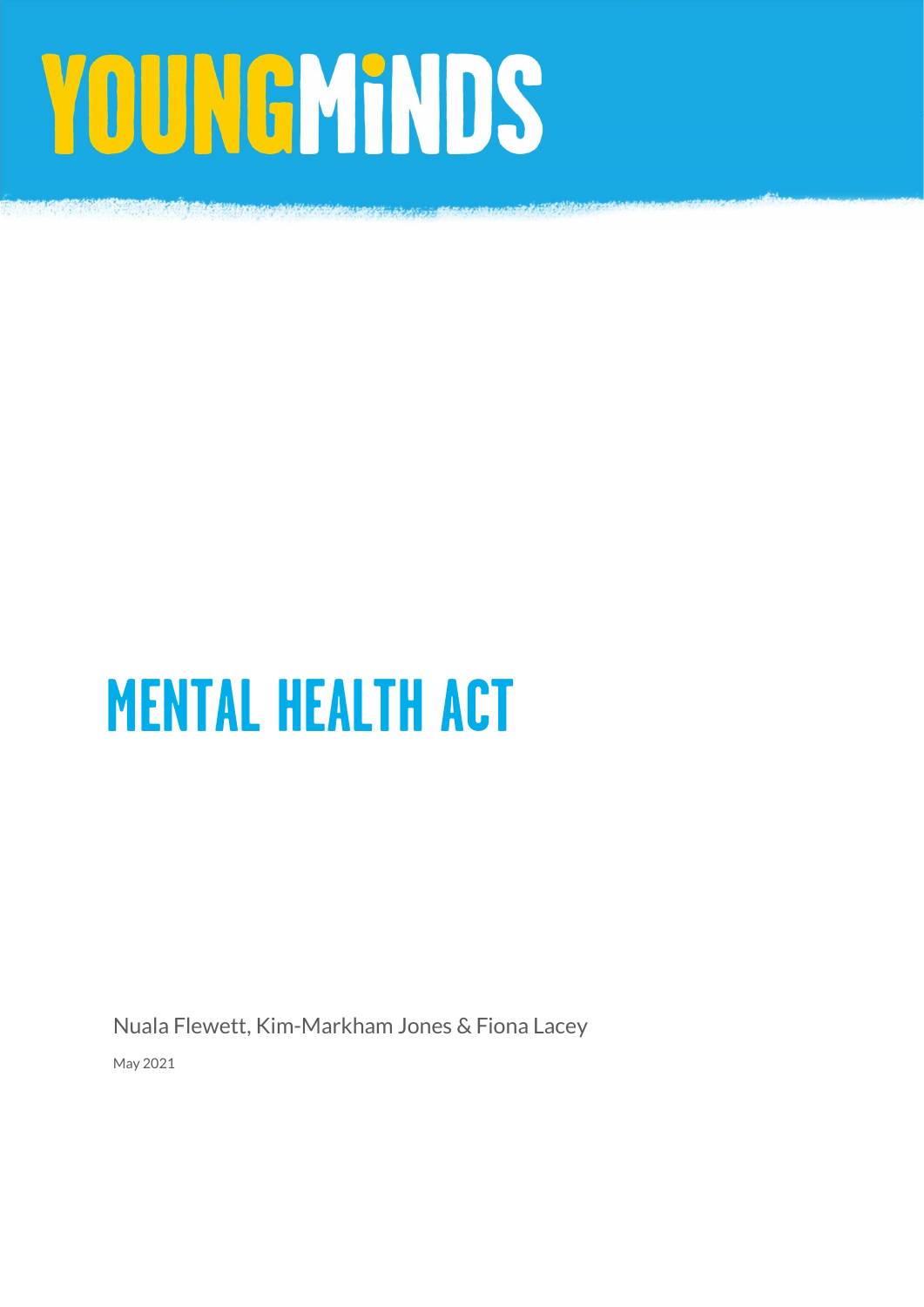

# **Contents**

| 1.4 Subcontracted theme: Children and young people: Main findings and analysis from subcontracted work by Young Minds with Children and Young |  |
|-----------------------------------------------------------------------------------------------------------------------------------------------|--|
|                                                                                                                                               |  |
|                                                                                                                                               |  |
|                                                                                                                                               |  |
|                                                                                                                                               |  |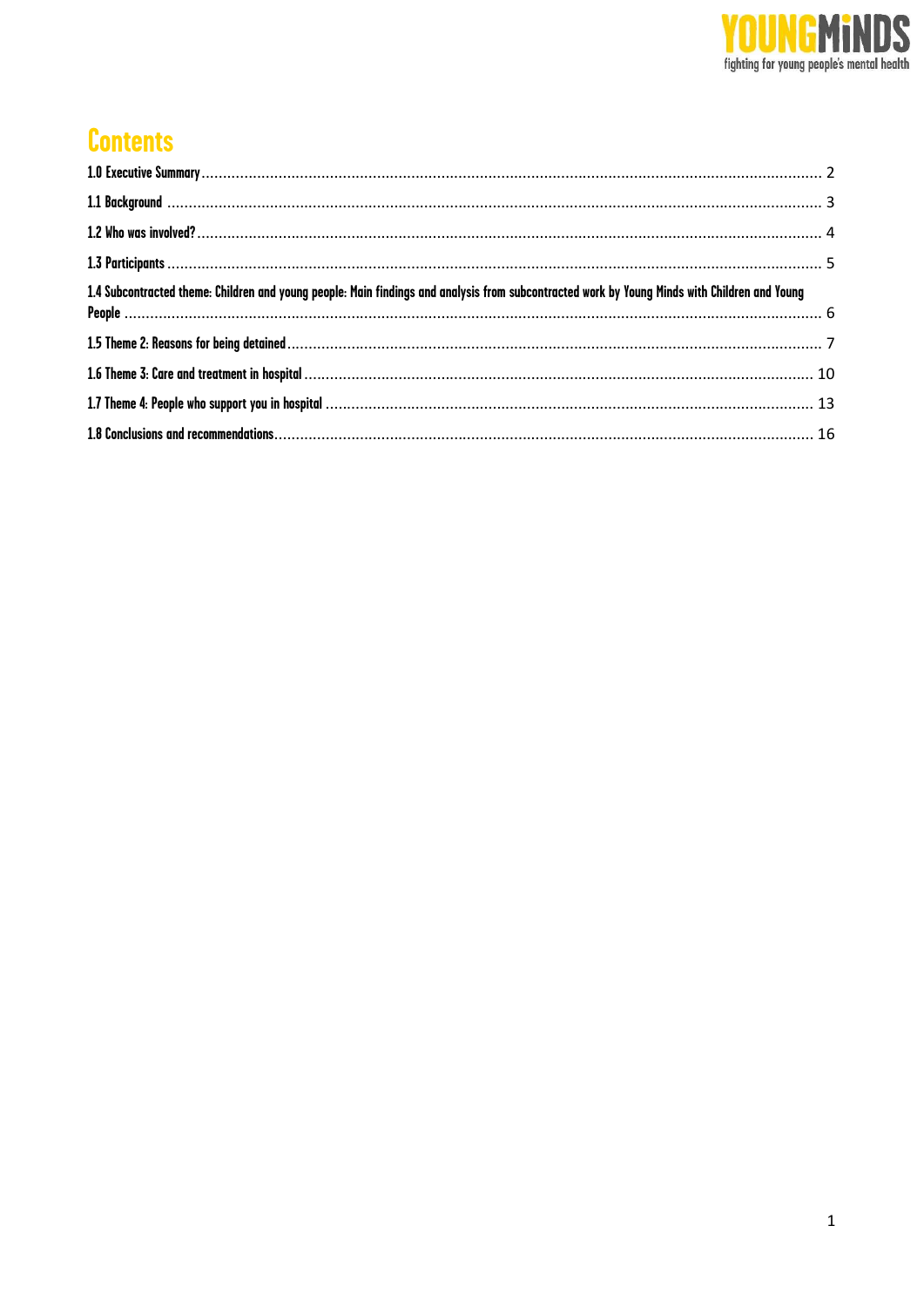

# 1.0 Executive Summary

This report outlines the key findings and themes from workshops and calls facilitated with 19 young people with lived experience\* of the Mental Health Act.

The key theme that emerged throughout the research was that young people did not feel listened to or able to engage meaningfully in their care and treatment.

- Young people expressed that the care they received felt more like detention, and that instead of being person-centred and tailored to individual needs, staff tend to adopt a one size fits all approach to the care and support provided.
- Young people are assumed to be difficult and often feel like a burden when trying to engage in their treatment. The young people we spoke with shared experiences of how professionals defined their efforts to engage either through asking questions, challenging decisions, expressing preferences or making notes as challenging behaviours or symptoms of their diagnoses.
- Young people want to be meaningfully involved in decisions made about them and staff are often seen as the main barrier to this, with informal patients being threatened with section if they are seen to be 'challenging' their treatment and care.
- Young people want staff to take the time to talk to them, clearly explain their rights, listen to their thoughts and concerns, and offer individualised treatment and intervention, as well as medication, to provide a more well-rounded approach to their care and support.

Having supportive staff and access to an advocate throughout the process of being detained and during their time spent in hospital, made a huge difference to young people's experience of the care and treatment they received. However, accessing advocacy is problematic. Many young people cited out of date information, lack of staff knowledge about advocacy and the lack of availability of advocates outside of 'office hours' as reasons why they were unable to receive this support.

"The nurse took the advocate round to each patient then asked each person if they needed an advocate. This was really good and I think this is something which should happen more often."

<sup>\*</sup>The charity Mind defines 'lived experience influence and participation' as: "The development and promotion of opportunities in order that a diverse range of people, with lived experience of mental health problems, influence and participate in our work. This recognises that people want to take part in a variety of different ways and there is not a 'one size fits all' approach."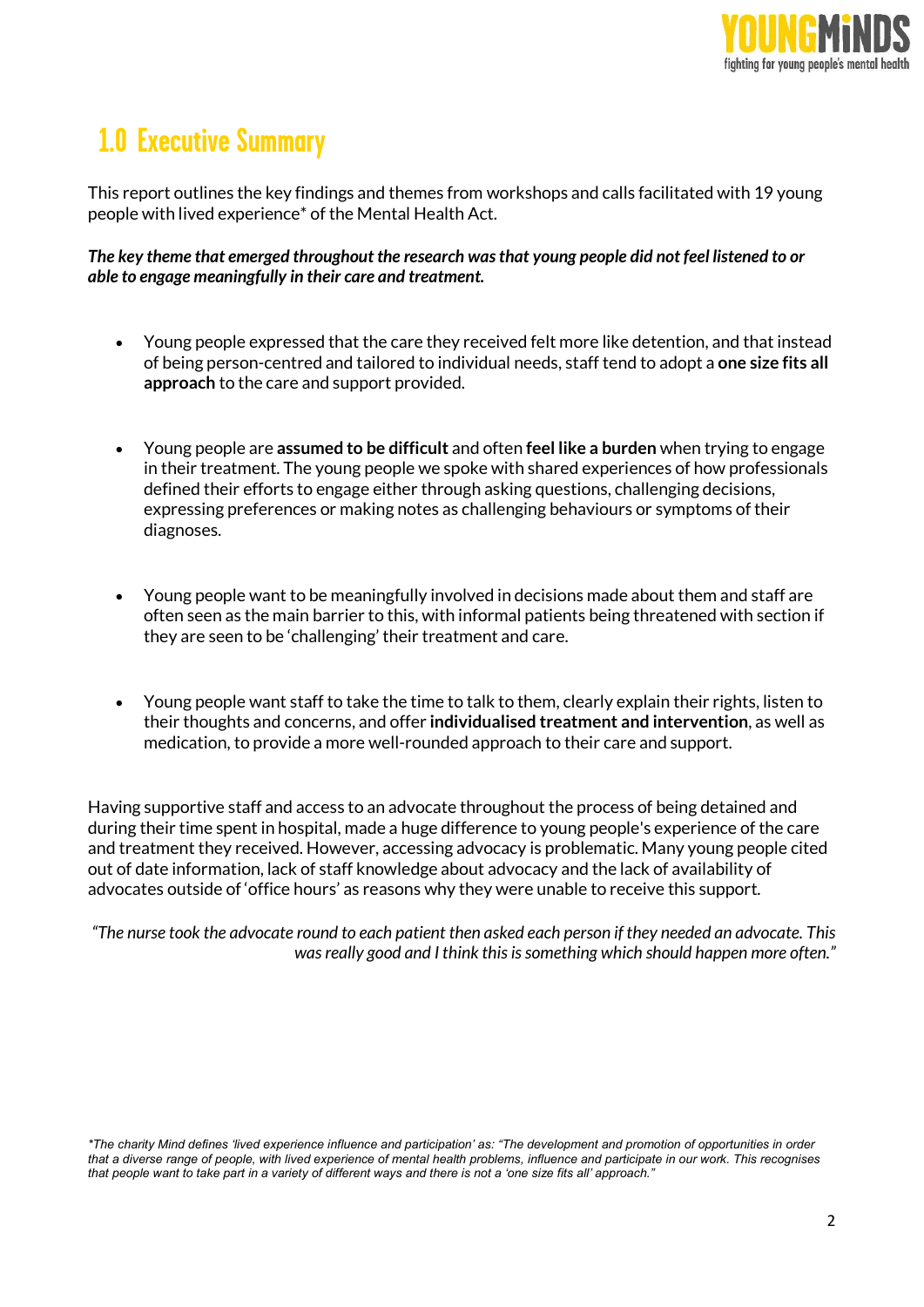

# 1.1 Background

In 2017 the government asked for an independent review of the Mental Health Act 1983 (MHA), to look at how it's used and to suggest ways to improve it. The review's final report said that the MHA does not always work as well as it should for patients, their families and their carers, and a wide range of changes have been proposed.

A public consultation about the proposed changes was open between January and April 2021 and the YoungMinds Service Design Team was asked by the charity Rethink Mental Illness to facilitate engagement with young people whose lives have been impacted by the Mental Health Act to find out what they think about the proposed changes.

The questions we posed to the young people were based on the questions devised by Rethink Mental Illness. Not all questions were relevant or applicable to the young people we worked with, and therefore were not included in our research.

We enabled room within the sessions and calls to raise important issues that had not been highlighted as part of the review. These are outlined in more detail in the subcontracted theme section of this report.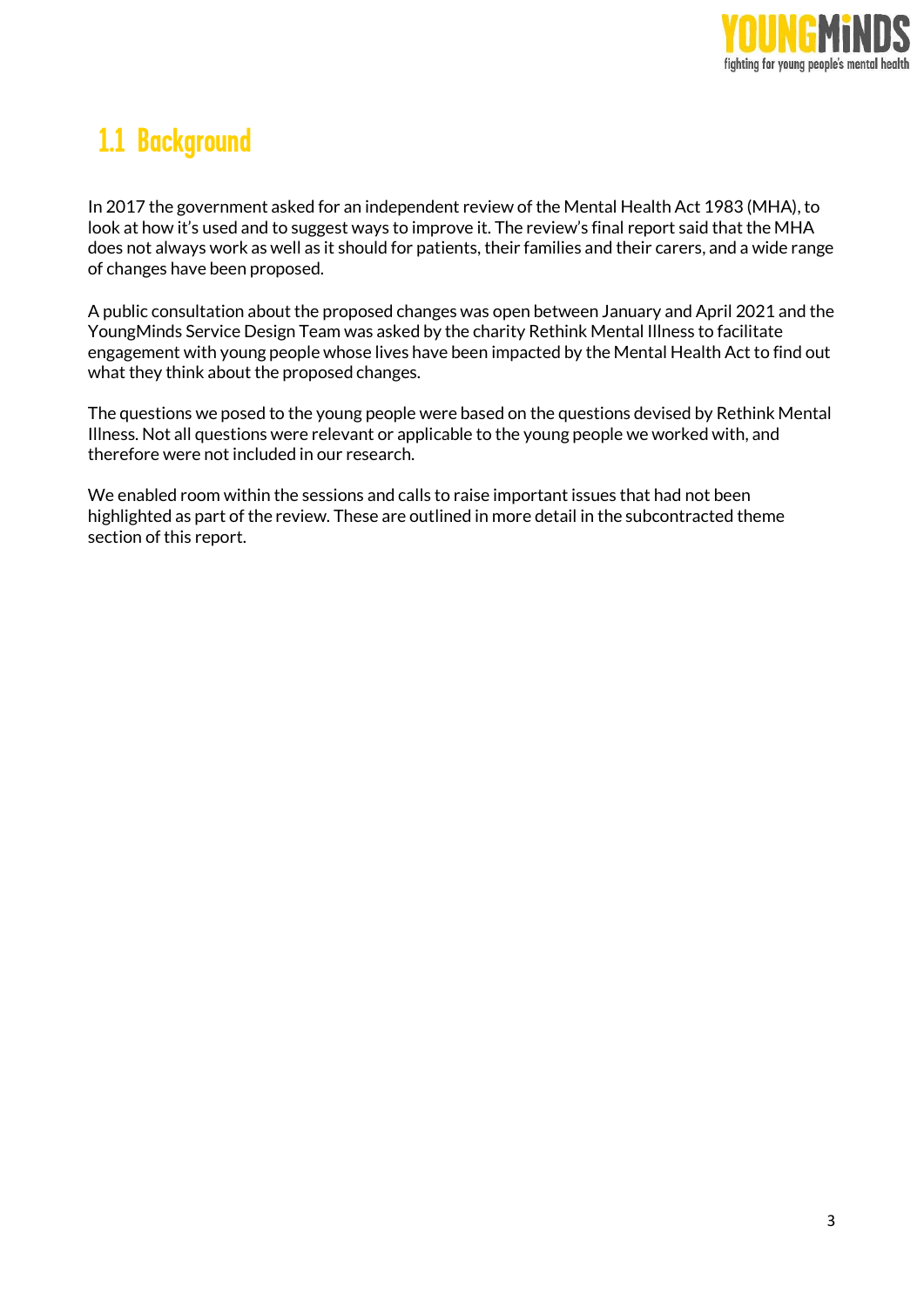

# 1.2 Who was involved?

Rethink Mental Illness are a charity aiming to improve the lives of people severely affected by mental illness through our network of local groups and services, expert information and successful campaigning. Our goal is to make sure everyone affected by severe mental illness has a good quality of life.

The Department for Health and Social Care (DHSE) is a department in the UK government which is responsible for government policy on health and adult social care matters in England. They help support ministers in ensuring that people live more independent and healthier lives for longer.

YoungMinds is leading the fight for a future where all young minds are supported and empowered, whatever the challenges. We're here to make sure they get the best possible mental health support and have the resilience to overcome life's difficulties.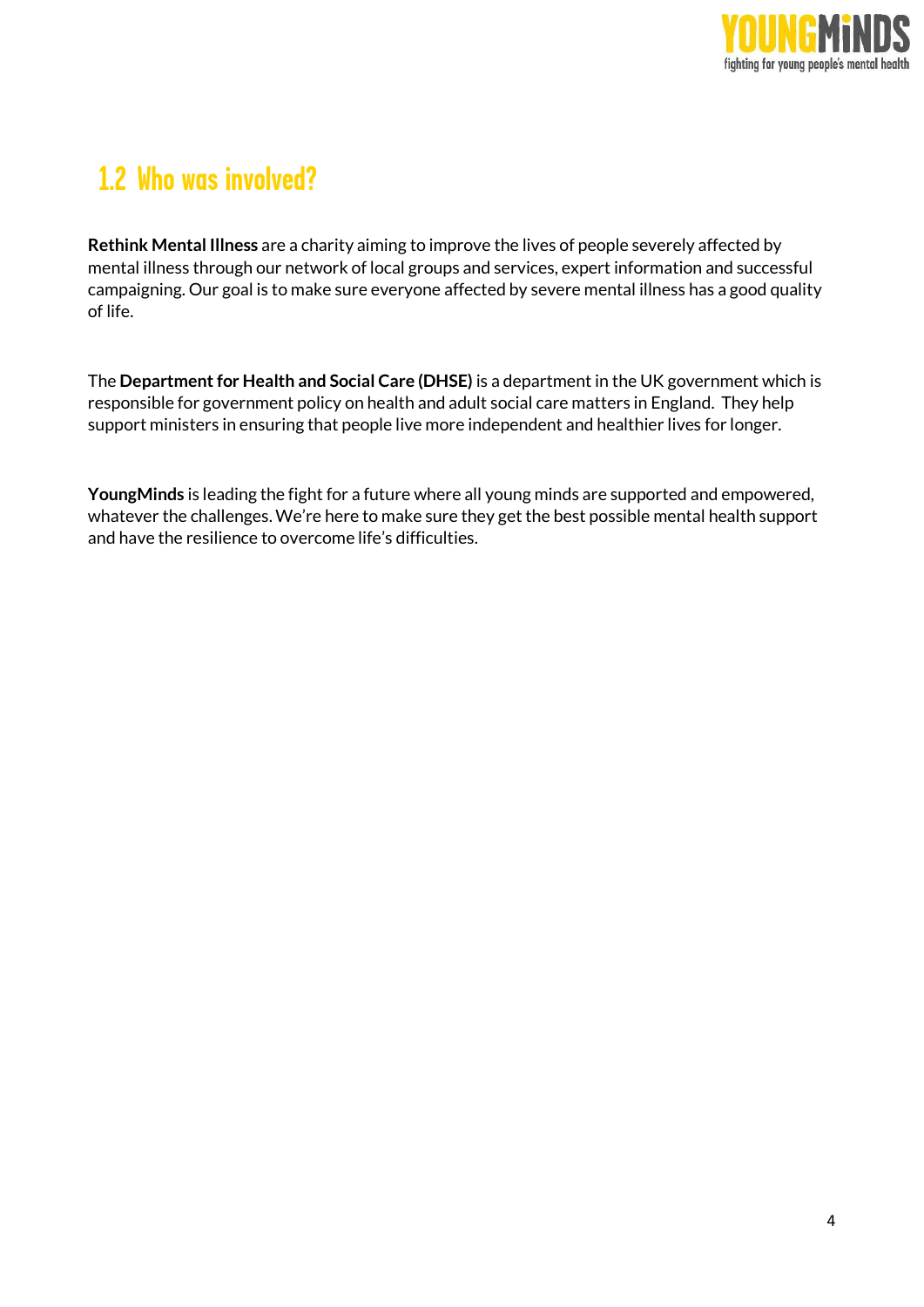

# 1.3 Participants

YoungMinds conducted two workshops and a series of 1-1 calls with young people. In addition, all young people completed a pre-workshop task ahead of their engagement, outlining a journey of being detained under the Mental Health Act. All young people were compensated for their participation in this research.

All workshops and calls were delivered digitally through Zoom. We received positive feedback about how the online space was set up, as well as the support provided to young people. Facilitating the workshop in a remote space enabled young people to take time out from the workshop if and when they needed to, without drawing attention to themselves. It also allowed us to speak to young people currently in inpatient care, as well as young people based throughout the UK.

The young people we worked with had a mix of direct experience of the Mental Health Act, through entering under section or voluntarily, as well as young people with indirect experience through close family members or friends.

The young people we spoke with represented a mix of genders and ethnicities.

#### Workshop 1

Workshop 1 participants were 6 Activists between the ages of 19-24. Activists are volunteers recruited by YoungMinds. They are young people who have experience of mental health difficulties and use their lived experiences to make improvements and suggestions to projects and services based on their experiences.

#### Workshop 2

Workshop 2 participants were 8 externally recruited young people between the ages of 16-25.

#### 1-1 calls

3 Activists between the ages 22-24.

2 external young people between the ages of 16-18.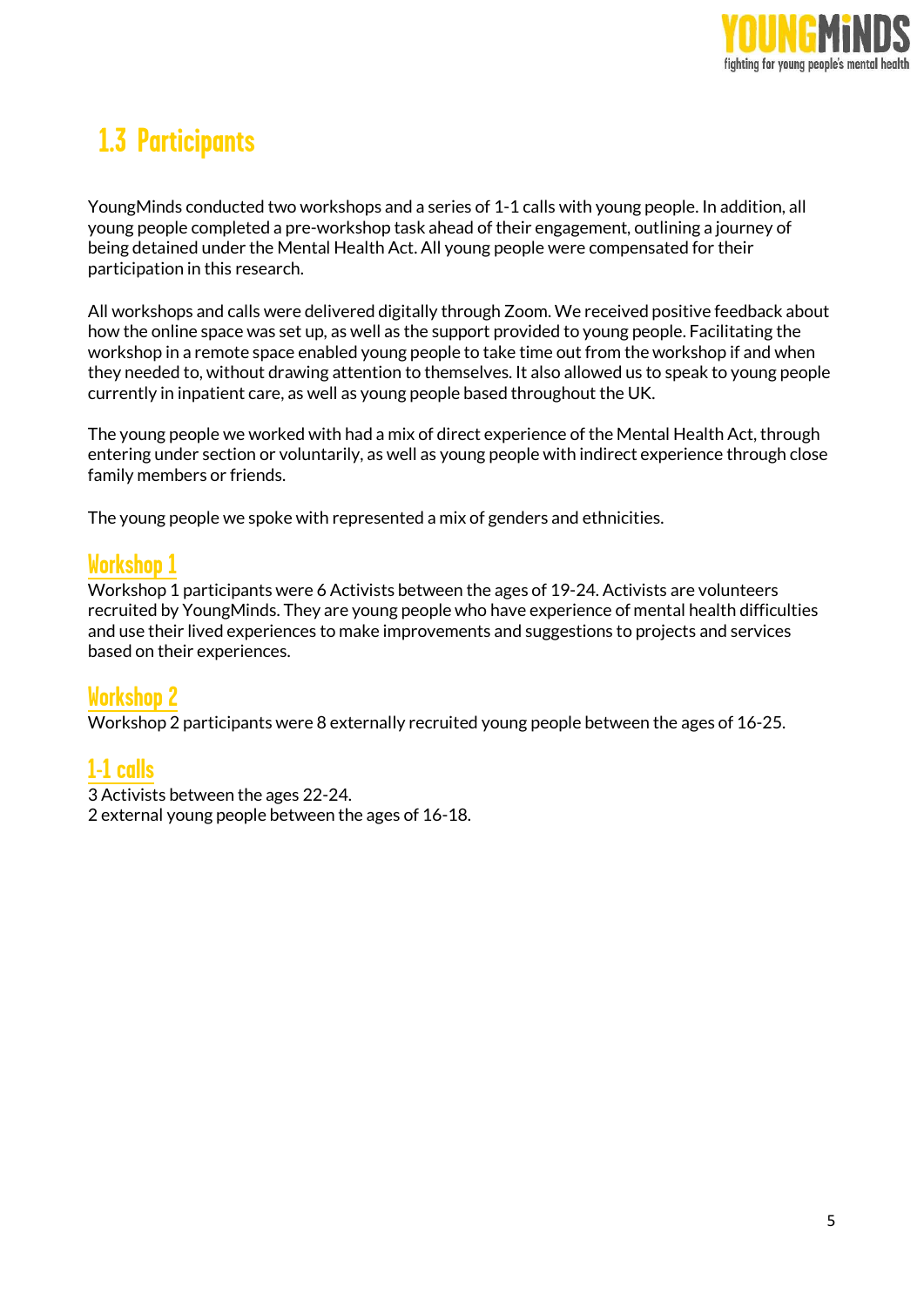

# 1.4 Subcontracted theme: Children and young people: Main findings and analysis from subcontracted work by Young Minds with Children and Young People

Ultimately, the key theme running throughout the feedback we received is that professionals should truly listen to young people and work with them to plan and deliver their treatment and care. Young people are experts in what they need by way of their experiences and their thoughts, feelings, wants and needs. It is their right to have their voices carry real weight in their individual care and treatment plans.

In addition to the above, and to the key themes and experiences outlined in this report, we want to highlight the following:

- Young people entering services as voluntary patients reported experiences of being threatened with section for disagreeing with or challenging their treatment and care. This uncertainty about their rights disempowers young people further when they can already feel unsafe and as though their wishes are not considered to have the same weight as those of the parents, carers and professionals involved in their care.
- Young people expressed that sometimes detention can feel like the best thing at a point of crisis, despite stigma and previous negative experiences. Although many highlighted significant areas for improvement, some young people shared concerns that always following the guideline of 'Least Restriction' could lead to young people missing out on the right support i.e. inpatient care. This aligns with their concerns about the standard and quality of community based care, with many young people we spoke with expressing that there needs to be considerable investment and improvement for it to be a genuine alternative to inpatient provision.
- Young people highlighted that professionals need to have a better understanding of racism and issues impacting on trans and non-binary young people. We heard examples of young people having difficulties accessing choices of Halal food and the importance of professionals understanding the social and cultural issues that can contribute to young people's mental ill health e.g. cultural stigma about mental health and family members not believing in mental health difficulties. Consideration also needs to be given to the difficult and potential traumatic experiences that may be caused by placing trans and non-binary young people on single gender wards. These experiences further highlight the importance of the principle of 'Treating the person as an individual'.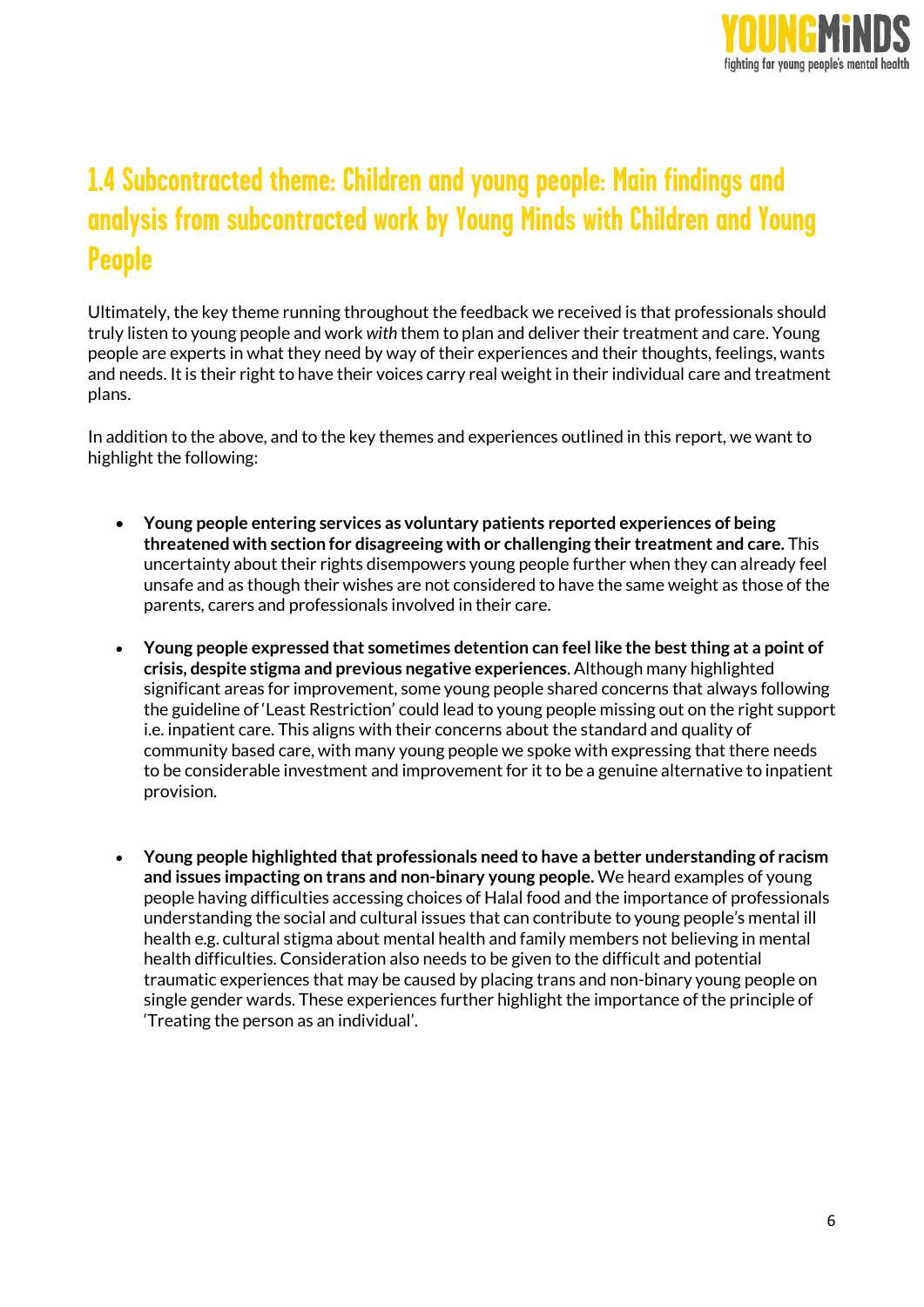

## 1.5 Theme 2: Reasons for being detained

#### What would therapeutic benefit mean to you?

- Young people highlighted the importance of having access to regular therapy and a variety of interventions from mental health professionals. Young people want a more holistic approach to their care, based on a mix of therapy and medication, rather than a reliance on medication alone. Feedback demonstrates that CAMHS units are better at providing this than AMHS units with provision of education, art therapy, groups and occupational therapy.
- Young people found that staff at CAMHS focus more on the future than staff at AMHS, which felt more beneficial overall.

"The ward I was on offered a variety of therapies like art therapy, body image therapy, and occupational therapy activities. Staff worked with me to recognise that sectioning me made me give up, and coming off a section might give me hope."

"The unit where we had group therapy twice a day with actual psychologists who were interested in helping you. In another unit, the activities coordinator (an Occupational Therapist) who made sure we had things to do and advocated for us getting off the ward for regular walks. The sensory room in one hospital was also really helpful, especially if there was a nice staff member on to sit with you and talk you through some relaxation techniques."

"I've been on one CAMHS ward and that was really good. It was a really therapeutic ward. At the AMHS ward it's more medical based. One of the biggest differences is that at CAMHS they have to have a school at the ward. I think this gives the care more structure and there's more interaction and support. At CAMHS they look more at what happens after."

- Consistency of therapeutic interventions is really important. There is a lack of consistency across different CAMHS services with young people using the term 'postcode lottery'. For example, some young people were offered therapy and others weren't depending on which unit they stayed on.
- Young people felt that having supportive staff made such a difference to their experience of being detained. They expressed that having the opportunity to speak with their consultants and other medical professionals at least once a week would be helpful, with time taken to explain and explore treatment options in ways that young people understand. It was also highlighted that particular care should be taken when communicating with young people with neurodiversity because often sectioning, care and treatment is explained in a neurotypical way and this can, amongst other things, lead to incorrect assessment of risk.
- Young people felt that inpatient units are places where young people get better, but only up until a certain point due to limited therapy and intervention. One young person noted that staff are often trying to keep young people alive for as long as possible, but are not focussed on the quality of their lives. Short term stays were considered helpful by some because they allow the young person to take some 'time out' and rest but remaining an inpatient in the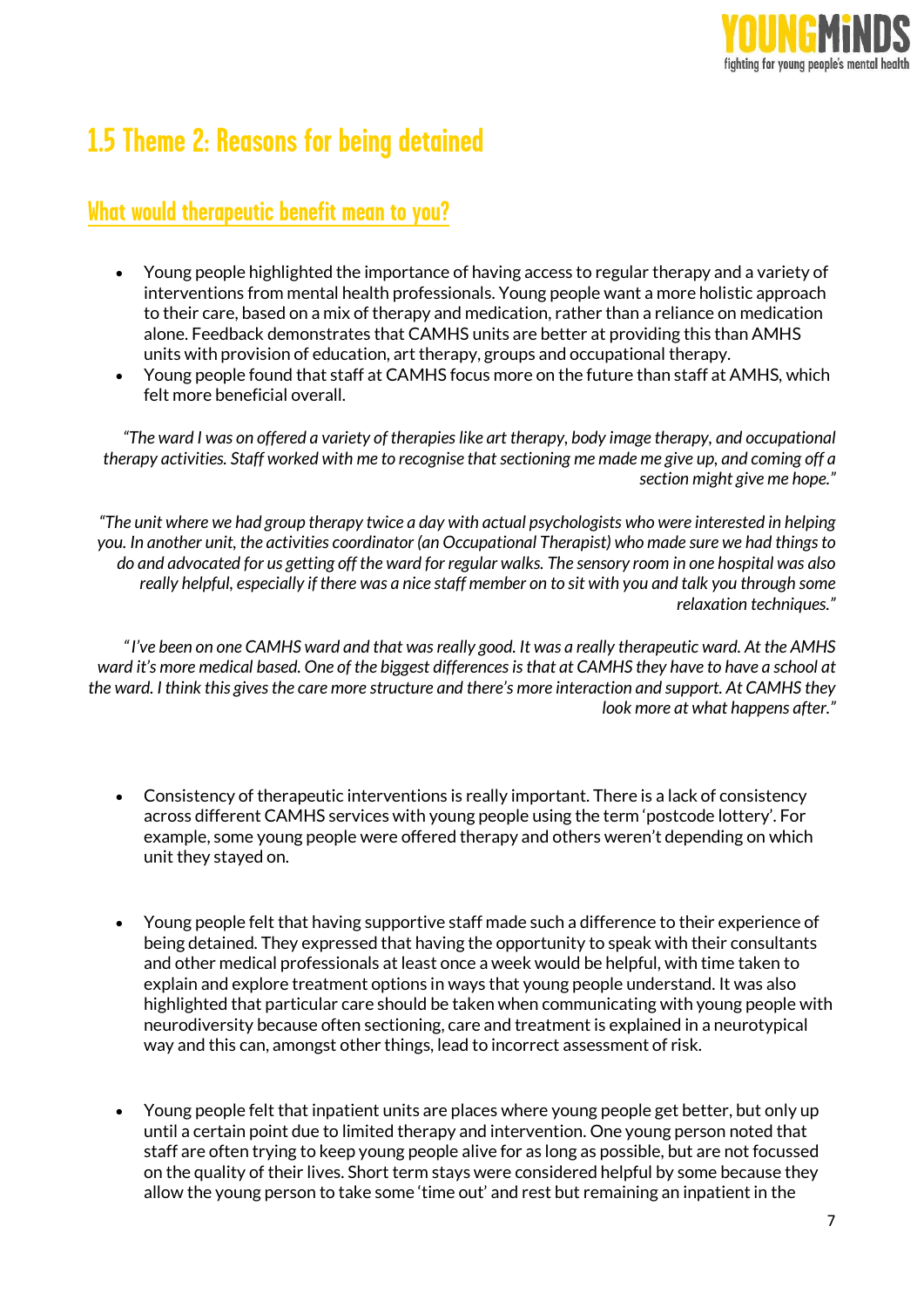

longer term can mean it becomes a part of the young person's identity and can leave them disengaged with life outside of the unit.

"We've normalised inpatient units to be detrimental rather than to be helpful. Things tend to get worse and this is usually due to not providing any further intervention. You wouldn't tell someone who needed a heart transplant that they can't go into hospital because they're getting worse, so why is this the case for mental illness?"

"[If you have an eating disorder] you meet a lot of other young people with EDs and come out with a lot of ideas and behaviours."

"They're focused on the quantity of your life (how long you live for) but not as much on the quality of your life."

Something we particularly wanted to highlight was the frequency of incidences of young people entering services voluntarily and then being threatened with sectioning. Most of the young people we spoke with shared experiences of being threatened with being put on section if they disagreed with or tried to challenge their care and treatment options or questioned decisions. They also shared examples of times when ward rules seemed to conflict directly with their individual rights, and therefore staff did not allow them to do things like go on walks or visit shops despite the fact that they were by right entitled to do this as voluntary patients.

The need for clearer communication of young people's rights as voluntary patients evidences the importance of advocacy for this cohort.

"You're silenced for being a 'difficult patient' or 'a trouble-maker' but you're not being difficult you're just asking questions."

"They say that you're informal but if you don't go then you'll be sectioned. You shouldn't be threatened with a section, this needs to be clearer."

"Staff see it as a burden if you ask for something else or want to speak out. The environment is always not as safe as you would expect."

#### What would you like or expect staff to tell you when you are being sectioned?

 Feedback from conversations with young people shows that often a leaflet about young people's rights is handed to them when they are in the process of being detained, and possibly very unwell, without explanation or discussion. When a young person is detained, staff should always take the time to have a supportive conversation with the young person to discuss their rights and recognise that each young person may need their rights explained to them in different ways and at different times, depending on how unwell they are. For example, staff may need to regularly revisit the discussion about rights with a young person during care and treatment reviews, particularly if the young person's rights change due to moving from informal patient to sectioned patient or after moving from CAMHS (children adolescent mental health services) to AMHS (adult mental health services). Providing information sheets would be helpful in addition to, not instead of, conversations.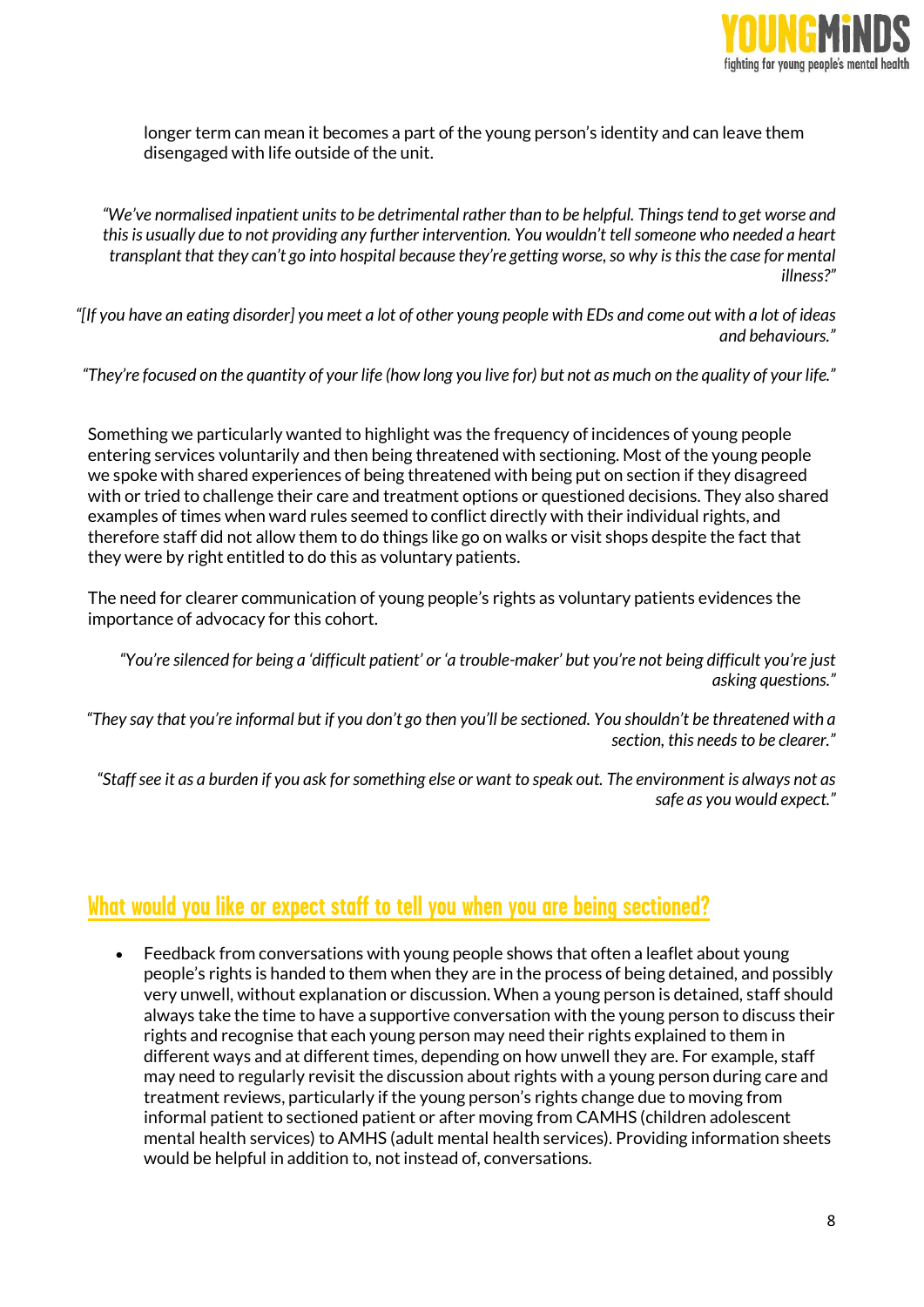

 Staff must speak in a clear way, using simple language and avoiding the use of jargon. As mentioned before, consideration must always be given as to whether a young person is neurodiverse and this must be taken into account when rights are explained.

"There's a lot of jargon which is difficult to read through and understand."

 It is incredibly important that young people are made aware that they have the right to an advocate, how they can access an advocate and how they can be involved in their treatment and care. Young people we spoke with advised that this didn't always happen and some didn't know what advocacy is.

"A lot of people are given their rights but nothing is really properly explained to young people. I've spoken to a lot of people about this too. If you're in hospital and really poorly, you're not going to have the brain power to properly understand this information. Therefore people end up being really compliant when they don't really know what's going on. You're told your rights like someone is when they're arrested. It's not a calm and supportive chat."

"I wasn't told about advocacy which is a big issue as this was one of my rights."

"I wasn't aware that I could challenge or have involvement in my care and treatment."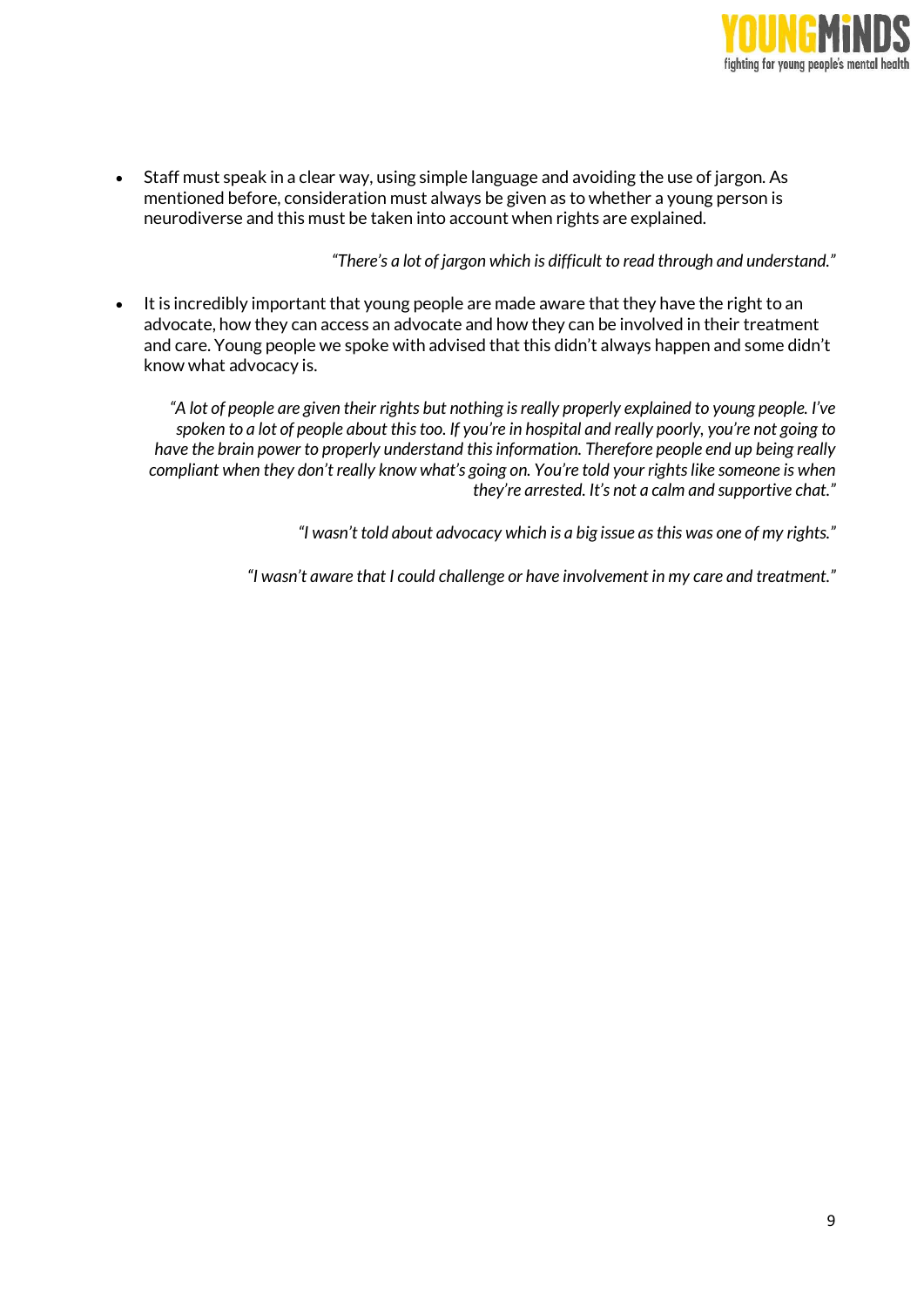

## 1.6 Theme 3: Care and treatment in hospital

#### If you thought that you might be detained again in the future, what would you want people involved in your care to know?

- Young people expressed how important it is for them to be consulted about treatment options and medication and be supported to meaningfully input into their care and treatment plans.
- We heard that young people wanted to be asked questions such as 'What support do you want from us?' Young people wanted to know that professionals are there to support them. We also heard it is important to respect that young people might not be able to give an answer straight away.
- It is often assumed that doctors and psychiatrists are always right but young people explained that they knew what they wanted and needed from their care, and wanted their input to be taken seriously, so when staff are patient, supportive and believe in patient participation, it makes a big difference.
- Young people are also very wary of how and when diagnoses are made. Some of the young people we spoke with said that staff turnover can create inconsistency in diagnosis as well as treatment and care. They gave examples of clinicians who have been practising for a long time but are not always aware of up to date thinking and research and can use out of date terminology.

"I was prescribed medication but I was so unwell so the barrier was my illness as I couldn't understand that the medication could help me. But because I was so unwell I couldn't advocate for myself and couldn't ask the questions I would have wanted to ask. I was glad I had taken the medication but I would have liked to have a choice in what medication I could take."

"A nurse I spoke to recently said that some of their colleagues just don't understand some diagnoses. I was able to get a diagnosis that I really needed recently just from one really good nurse."

"Is it right to diagnose a young person with emerging personality disorder when they are 14, very distressed and they have only been known by clinicians for 2 weeks?"

- As with any other Mental Health service, the transition between CAMHS and AMHS is a difficult time. CAMHS provides education and supports young people to plan for their futures. The support provided at AMHS is very different and young people are not supported to prepare for a life beyond discharge.
- Young people also advised that transitioning to AMHS meant being on wards with people who are much older and being expected to suddenly take more responsibility for their own care and understand things that would not have been expected in CAMHS, all of which adds more difficulties to an already stressful time.
- "The day you turn 18 you don't just become an adult. You're expected to be treated differently when you turn 18 but you don't change that much. Being in a ward with 80-90 year olds is not therapeutic at all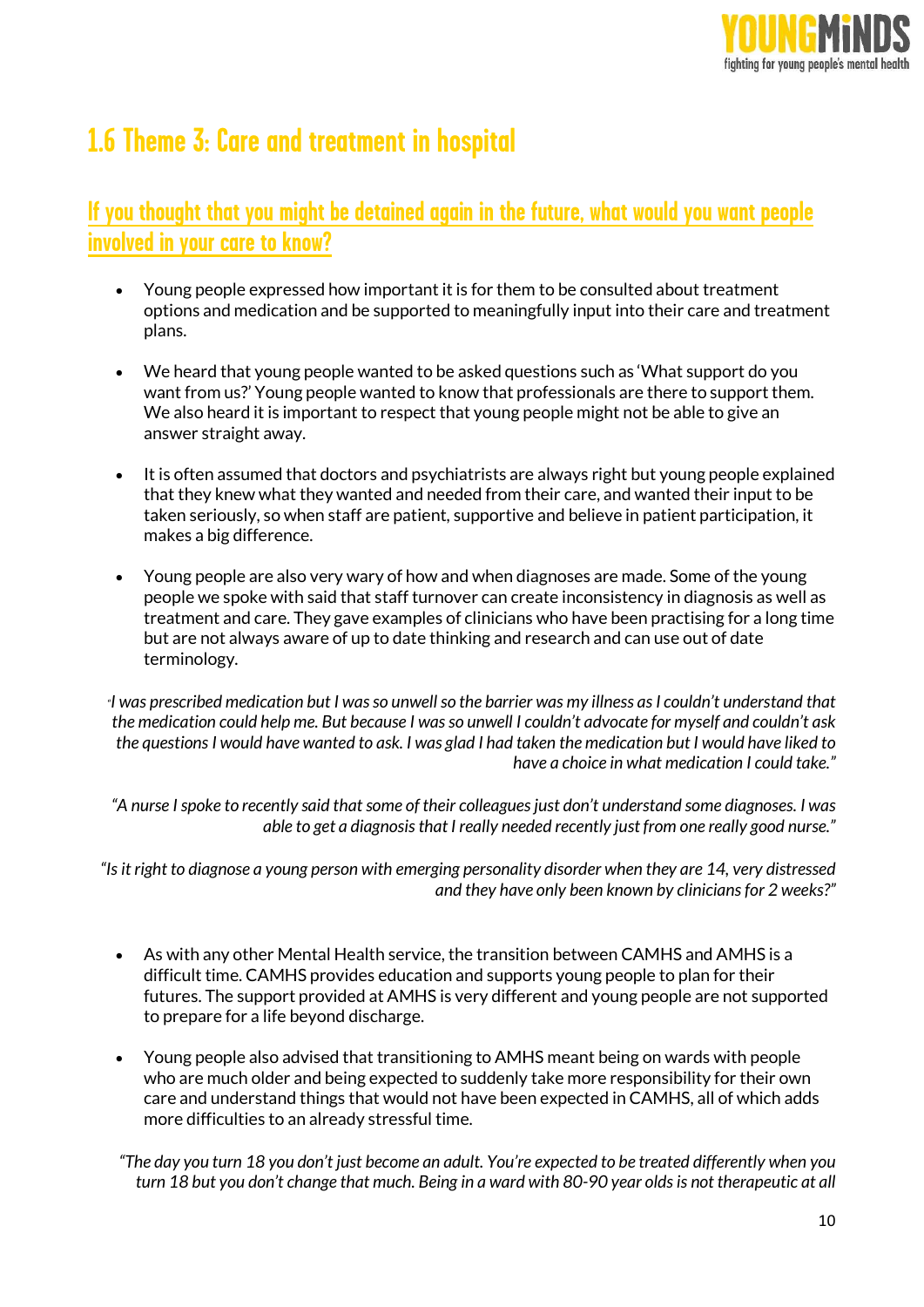

when you're only 18. You can be 17 and know what you need but you can also be 18 and not know what you need."

#### What would you like included in an advance choice document?

An advance choice document is an agreement where young people are encouraged to input their views and wishes about any future inpatient care they may receive. During our research we asked young people what they would want included in their advance choice document.

- Young people want their medication to be included in their advance choice document; this should include which medication they want and what dosage, as well as what PRN medication they would prefer in case of restraint.
- Young people want all their preferences and information included in these documents and want staff to have conversations with them about this.
- Information about what to do if a young person changes their mind at a time when they are unwell should also be included.

"Staff should say to the young person 'what do you want us to do if you change your mind? Do you want us to consult someone else? Do you want us to consult your nominated person'?"

#### What if your advanced choices aren't the same as when you are in a crisis? Should they still be followed? What are the 'lines'/limits to that?

- It all comes back to truly individualised care and support. Young people want staff to review each situation based on their knowledge of the young person, to consider how unwell they are and in turn, make well informed decisions.
- It's important for other friends/family members to be involved in this process too if they know the young person better than their parents.

"Depends. If I'm in a crisis and on a lot of drugs then maybe they shouldn't follow my advice. However if I'm asking for a small adjustment then they should follow what I want at the time."

"Two sides: one half makes me think if I was asking for something reasonable I would want it to be listened to. However I would also want my previous choices to be listened to. It would be really helpful to be able to revisit and review these so they are kept up to date."

"Ask a friend that might know better than a parent. It might not necessarily be a parent but would be someone who knows you really well. They could tell the doctor that your behaviour isn't normal (if that's the case)."

#### How often should they be reviewed or updated?

Young people want advanced choice documents to be reviewed on a regular basis.

"(Advance choice documents) Should be reviewed on a case by case basis. They should also be regularly reviewed as things change."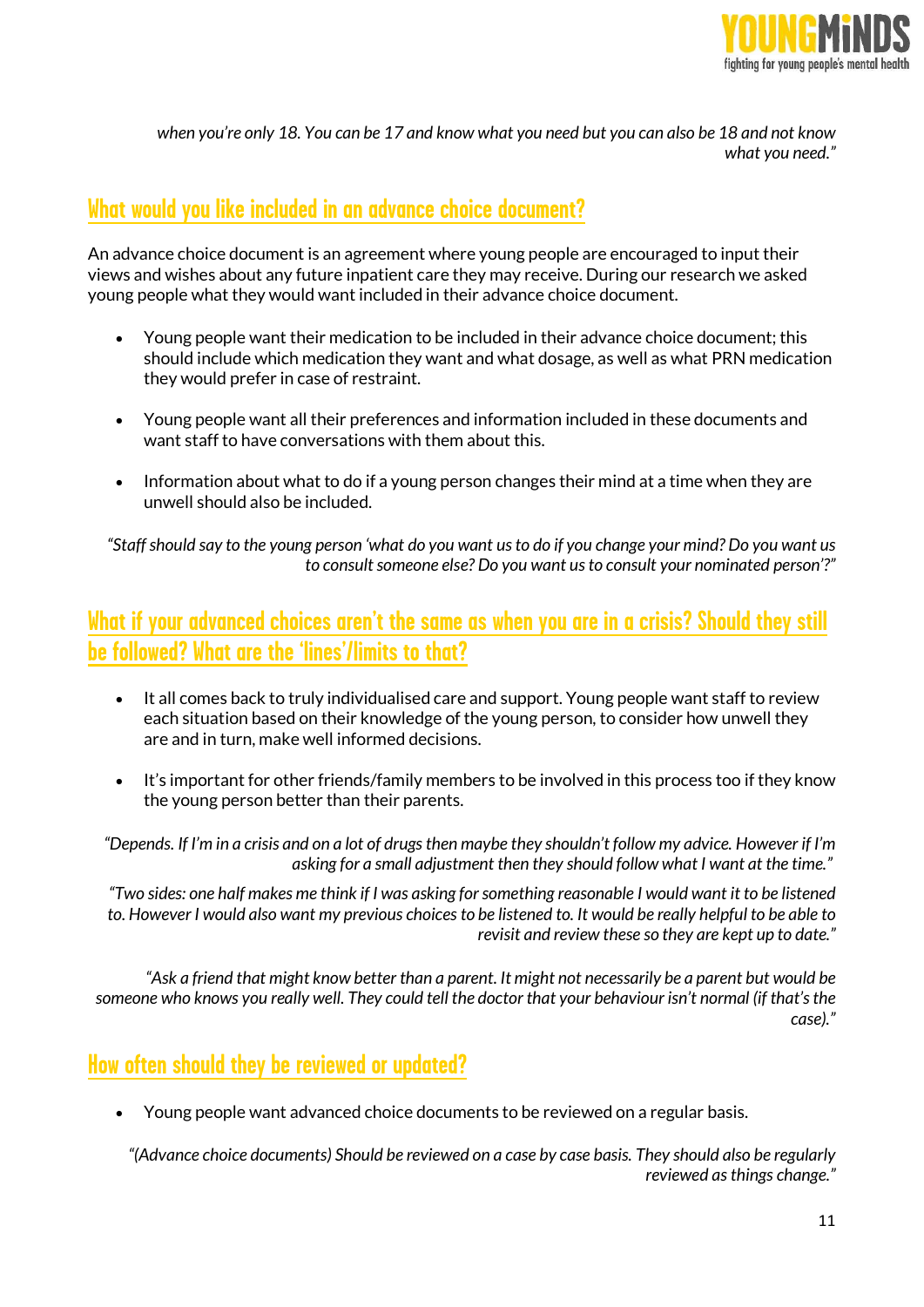

"It would be good if it were reviewed by a third party anonymously. It comes down to unconscious bias in people who know the young person."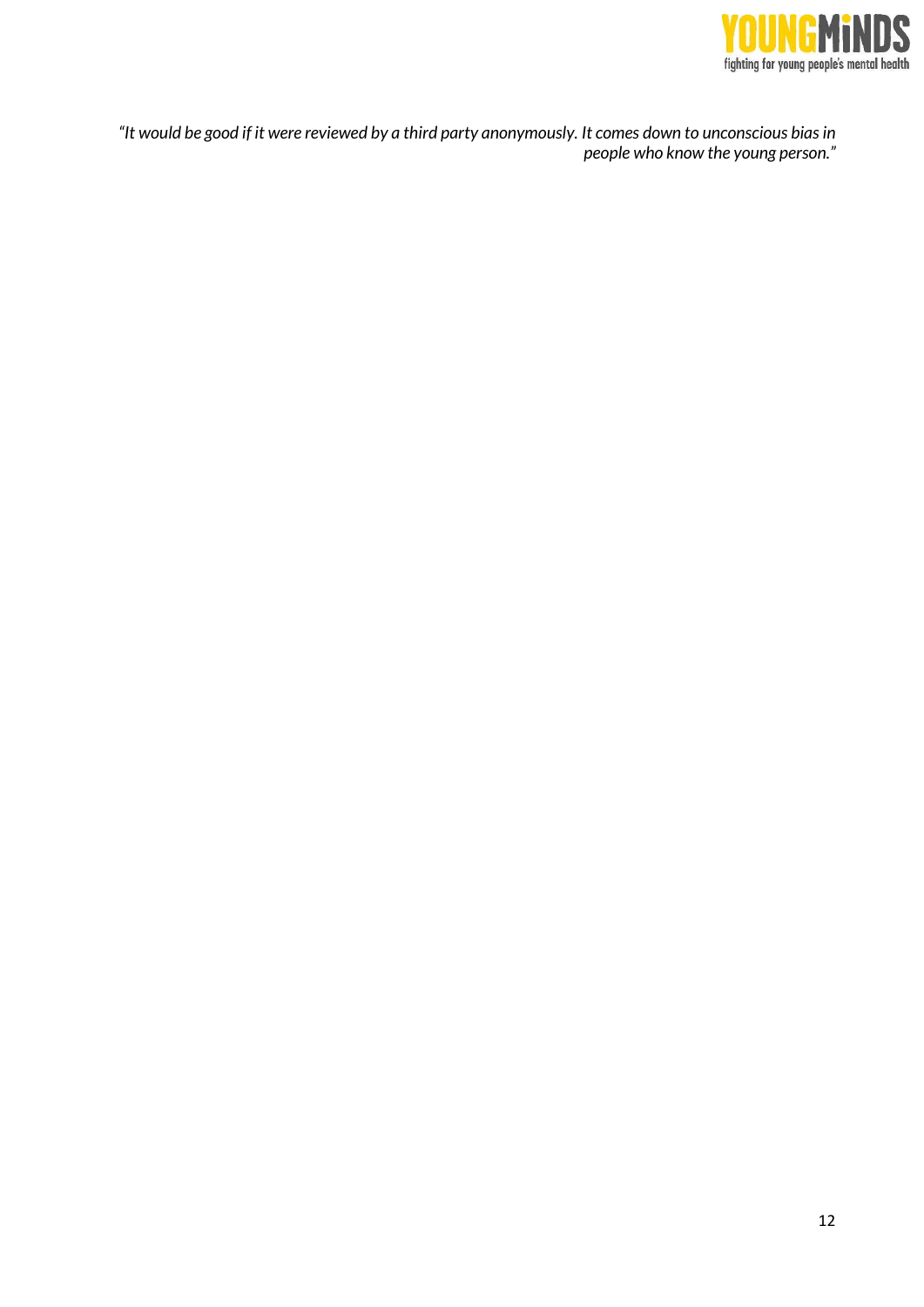

# 1.7 Theme 4: People who support you in hospital

#### Sub-theme: Carers

#### Do you agree or disagree that someone under the age of 16 should be able to choose a nominated person?

- All young people agreed with the proposal for under 16s to be allowed to choose a nominated person where they have the ability to understand the decision.
- Young people want to be able to nominate a person that might not necessarily be a parent. Young people highlighted they would like to nominate an advocate or a member of staff at their school or another family member who they may have a better relationship with.

"Yes. When I was sectioned they asked my family member but they have a lot of stigma about mental health. My school would be good."

#### Who is the best person to involve in your care?

- It can be helpful to have education involved to an extent but it should be based on how the young person feels about this. Some young people found the support invaluable but others found that school involvement could be intrusive and lead to teachers knowing about their personal situations when they didn't need to.
- Young people want those involved in their care to be assessed on an individual basis including the level of parent/carer involvement.
- If a young person is insistent that they don't want their parents involved, clinicians should listen and explore why. Their involvement or the threat of their involvement can lead to young people not sharing the full story with clinicians which can increase risk. Parents and carers should be informed of high risk 'A&E' situations.

"I wish my school had been a bit more involved. When I was at university they got more involved which I didn't want. I think it needs to be reviewed on an individual basis and discussed with the individual."

"Family e.g. older brothers and sisters, as there might be different and closer relationships."

#### Have they been able to be involved?

- Some young people had other family members (such as brothers or sisters) and friends (instead of family members) involved in their care.
- Some young people had schools or universities involved with mixed feelings about this.

"My brother could explain better why I didn't want my mum involved."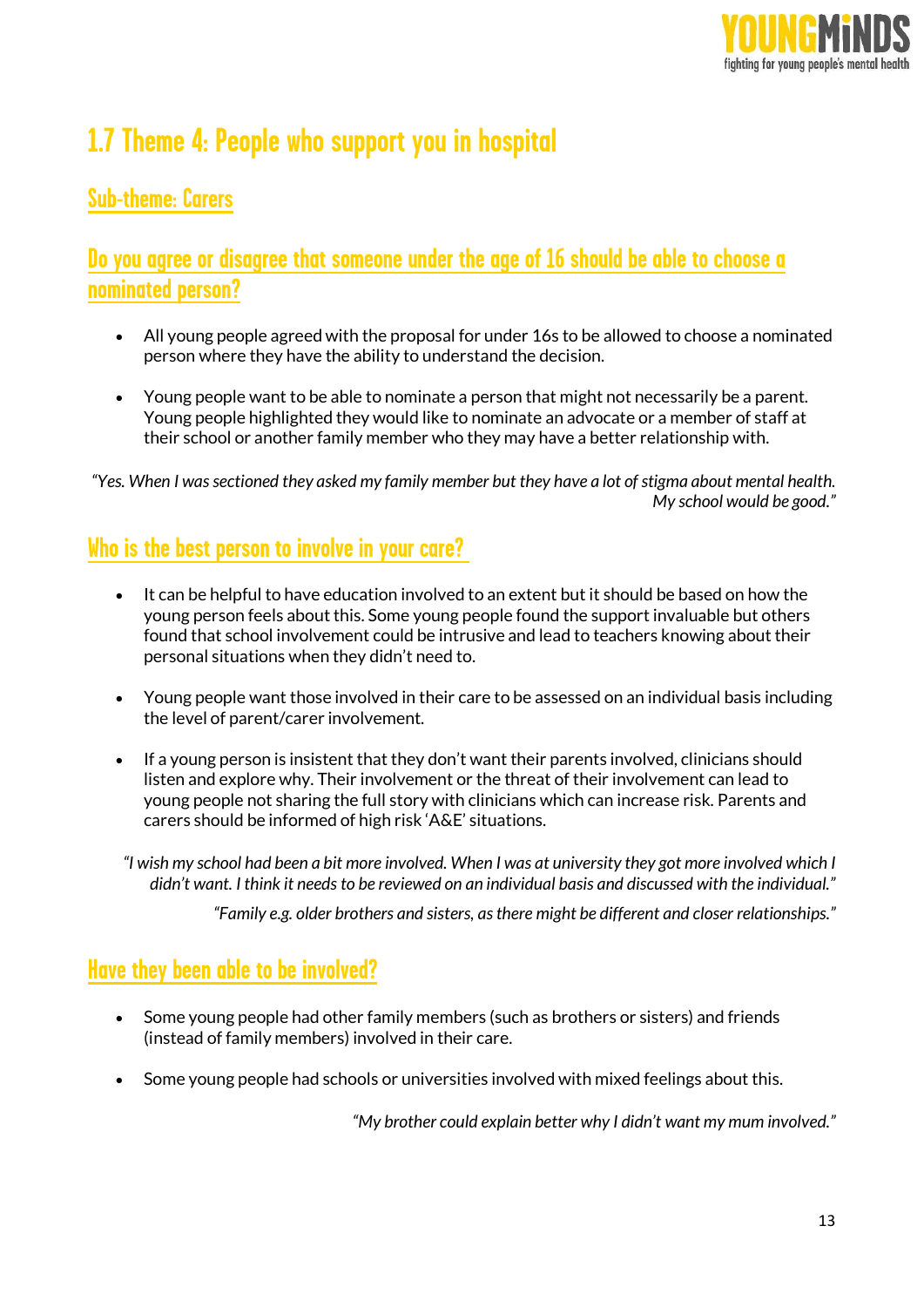

#### Are there any challenges around naming them as the best person to be involved in the future?

 One young person noted that the person they would choose as their nominated person, might not always be the best person for staff to contact. Having a social worker review their nominated list and having a discussion with them could help with this.

"I would know who I would want to tell everything to and who I don't. Sometimes I have picked someone who might not have actually been a good person for me. I once had to make a list of everyone I wanted to talk to and my social worker looked through the list and rang each person to check it with them. I would rather them go through the extra hassle to do this than them just to call a parent."

#### Sub-theme: Advocacy

#### What has your experience been with an advocate in hospital?

- Young people agreed that advocacy should be available to all children and young people in hospital, not just those detained under the Mental Health Act.
- Several young people highlighted that notices about advocates on their wards were out of date. Professionals at the hospitals often were not aware of who the local advocates were.
- Young people noted that staff at the hospitals rarely explain or notify them about options for advocacy.
- Some young people shared positive experiences of advocacy and cited that having supportive staff on the wards who knew and understood about advocacy helped enable access.

"The actual hospital doesn't explain what advocacy is. They had a very outdated poster which wasn't very helpful."

"When I was in hospital, I was informal so didn't have access to an advocate which was really scary. Even when you're informal, it doesn't mean you're free."

"I could email the advocate and she came into the hospital which was really good. She came in and sat with me and with the staff. It's important to have someone who is unbiased. Someone who gives you information but doesn't tell you what to do. Someone who can listen and sympathise."

#### What else could they have done?

 Young people want advocates to be sensitive, caring and supportive and understand systems and social issues as well as mental health. Advocates should be available and accessible, including out of 'working hours' (9 to 5) and should work in a trauma informed way. This means advocates should be sensitive to the wider context of the young person's life, and should understand how this might influence them and the type of support they might need. They should support young people to understand how important it is for them to be at the centre of their care and help them use their voices.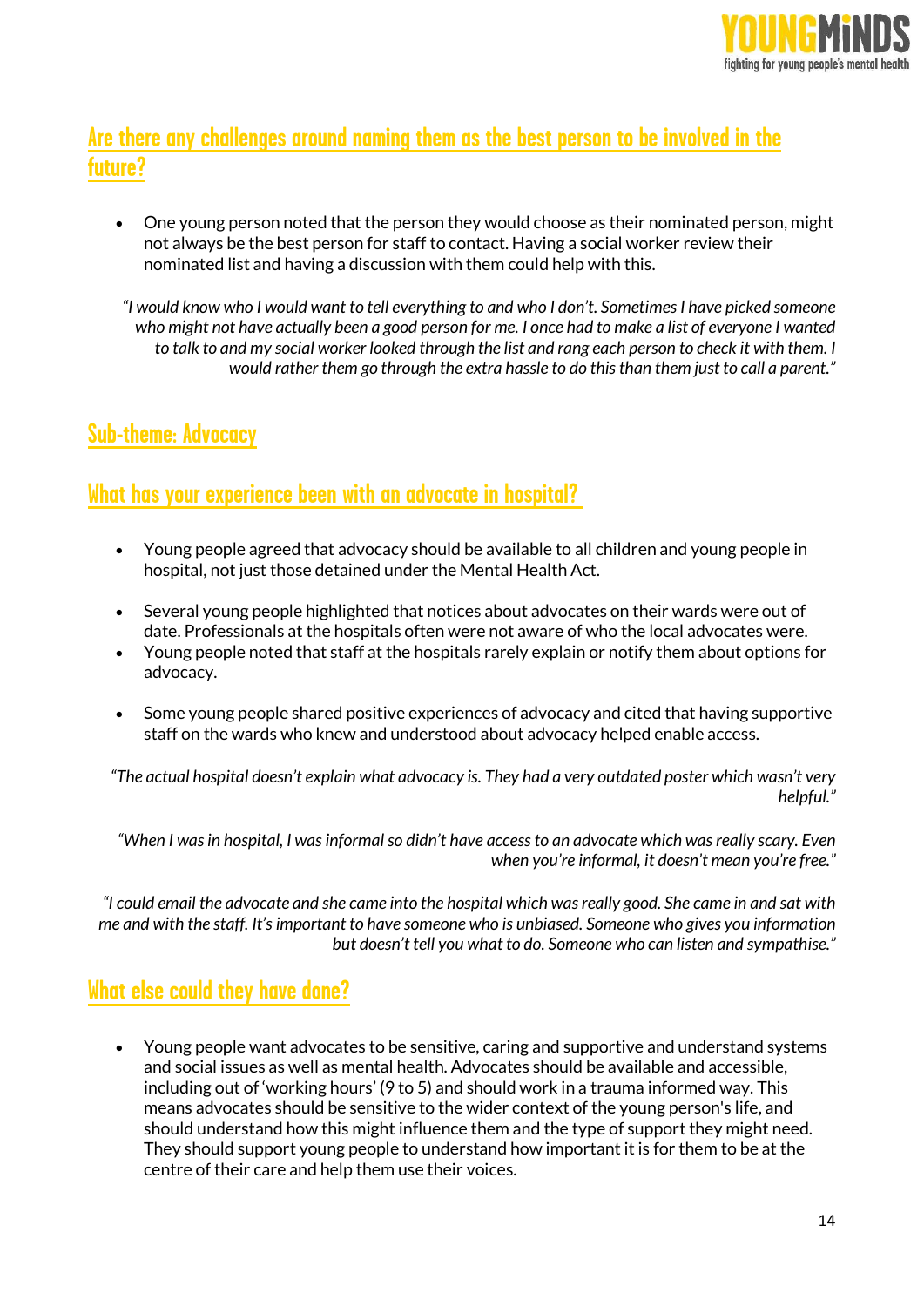

 Young people want advocates to have a good understanding of social and systemic issues such as racism.

"Understanding of systems and social issues that run through all of this. You can have a great advocate but if they don't understand your experience of racism they aren't going to be able to help you in the way you need them to. During my care I only met one person of colour…I felt unsafe due to the racism in the system."

"Young people need someone independent who can help them understand the complicated environment they have found themselves in at a pace they understand. They need to feel confident that they have someone available who can work with them, and help them understand their rights and how to challenge decisions to improve their care. They need to know that advocacy is a right and not a privilege to be earned or a burden on the healthcare provider."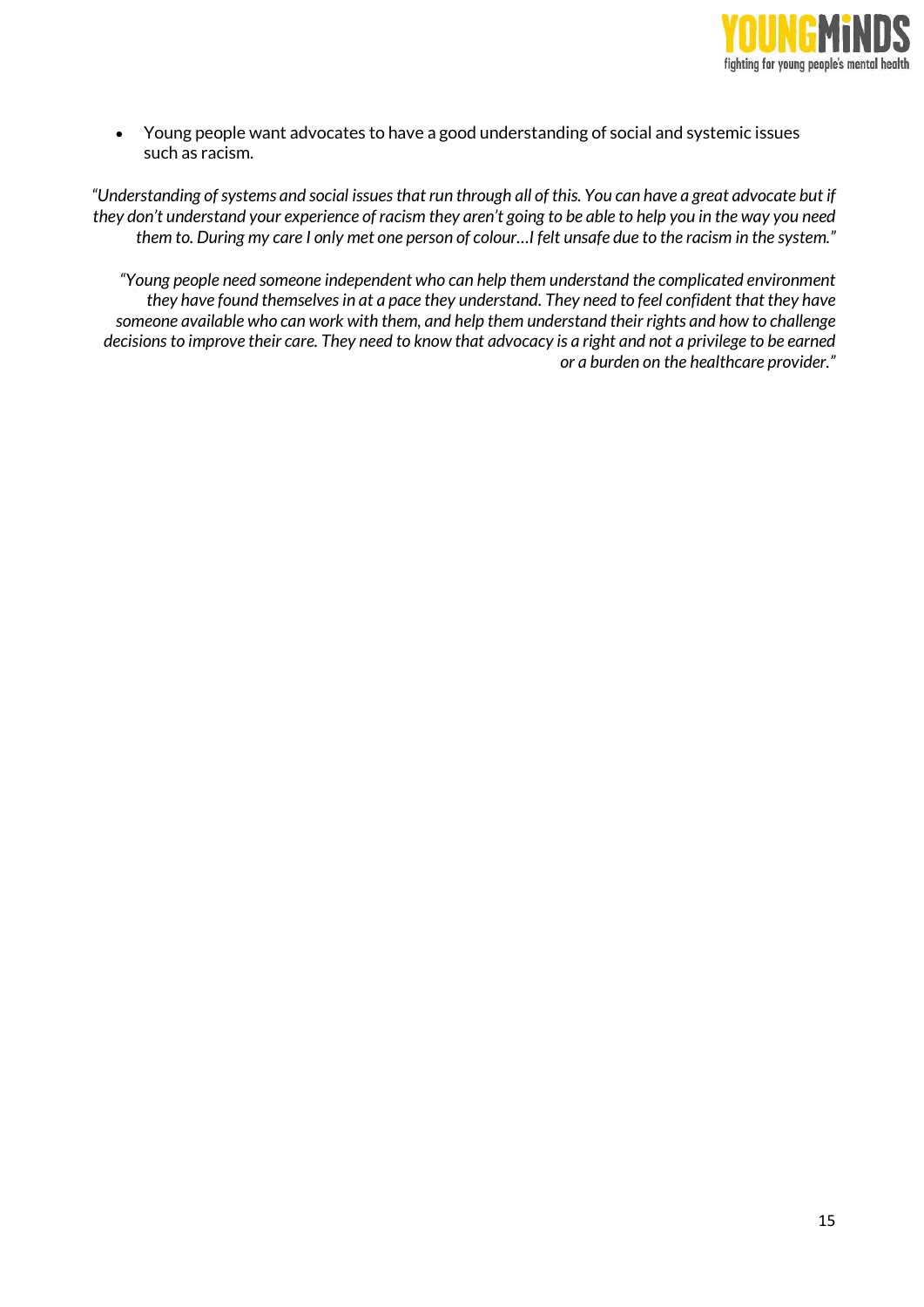

# 1.8 Conclusions and recommendations

#### **Advocacy**

- An advocate should be offered to all young people detained under the Mental Health Act, including voluntary inpatients.
- Young people should be made aware of what an advocate is, and that they have a right to have one.
- Information about advocates should be clearly communicated to young people at the beginning of their care.
- Up to date and relevant information should be advertised on the wards to ensure young people can access an advocate if and when they choose to.

#### Autonomy

- Young people should always be involved in decisions around the care and treatment they receive.
- Staff should always discuss decisions that are made about a young person with the individual.
- Even when young people are particularly unwell, they should still have a say in the direction of their care, and this should be listened to.

#### Individualised

- Every young person should receive care, intervention and treatment based on their own individual needs.
- Staff must understand that young people's care should be completely personalised and individualised or else risk adding additional trauma to their experience.

#### **Communication**

- Staff should always clearly communicate information to young people.
- It's particularly important for staff to ensure that young people are aware of their rights. This might mean communicating this information more than once, and in different formats.
- Staff should always communicate information to young people using straightforward language and without the use of jargon.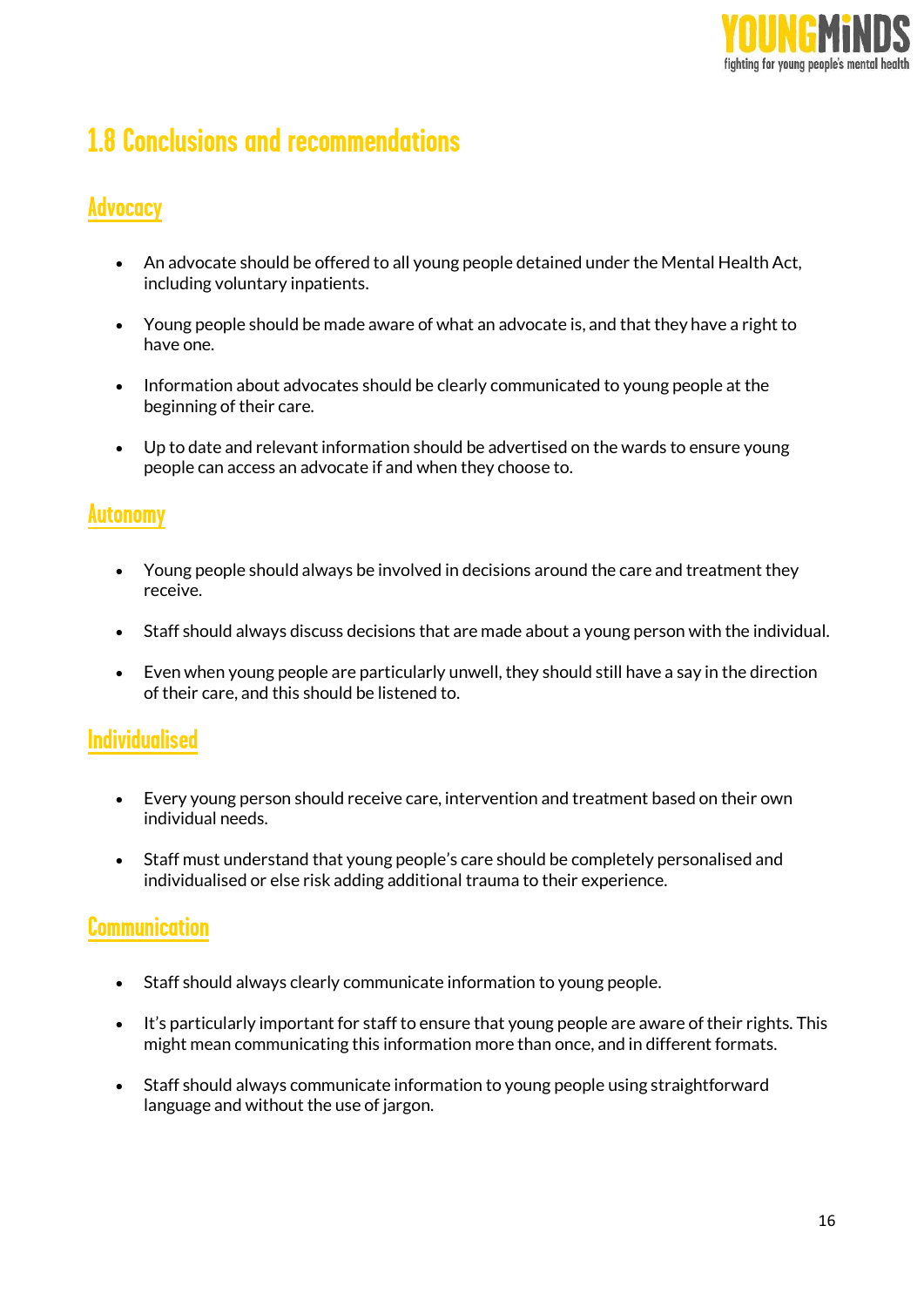

#### **Neurodiversity**

- Awareness around supporting neurodiverse young people needs to be improved.
- Staff must be able to better understand neurodiversity ensure that the care and support they receive and all communication is tailored to their specific needs.

#### **Consistency**

- Where possible, ensuring the consistency of staff who support young people is vital to their recovery.
- Staff turnover can create inconsistencies in the diagnoses young people receive. In addition, consistency of the therapeutic interventions which are offered to young people is really important.

#### **Compassion**

- Throughout the research, young people felt the most important aspect to their recovery was having staff who understood them and offered them the support and care that they needed at that time.
- When young people had positive relationships with mental health professionals, they said it made a significant difference.

#### Therapeutic benefit

- It's important for young people to be offered a range of different therapies, as well as medications, to ensure that each individual receives the interventions and support that is right for them.
- Once again, care and treatment should be personal, individual, participatory and holistic.

#### Nominated person by under 16s

- Young people don't always have good relationships with their direct family members.
- It's important for staff to understand these relationships and offer a flexible approach in terms of who the young person wants involved in their care.

#### **Transitions**

 There is a big difference between the type and amount of support young people receive at CAMHS compared to AMHS.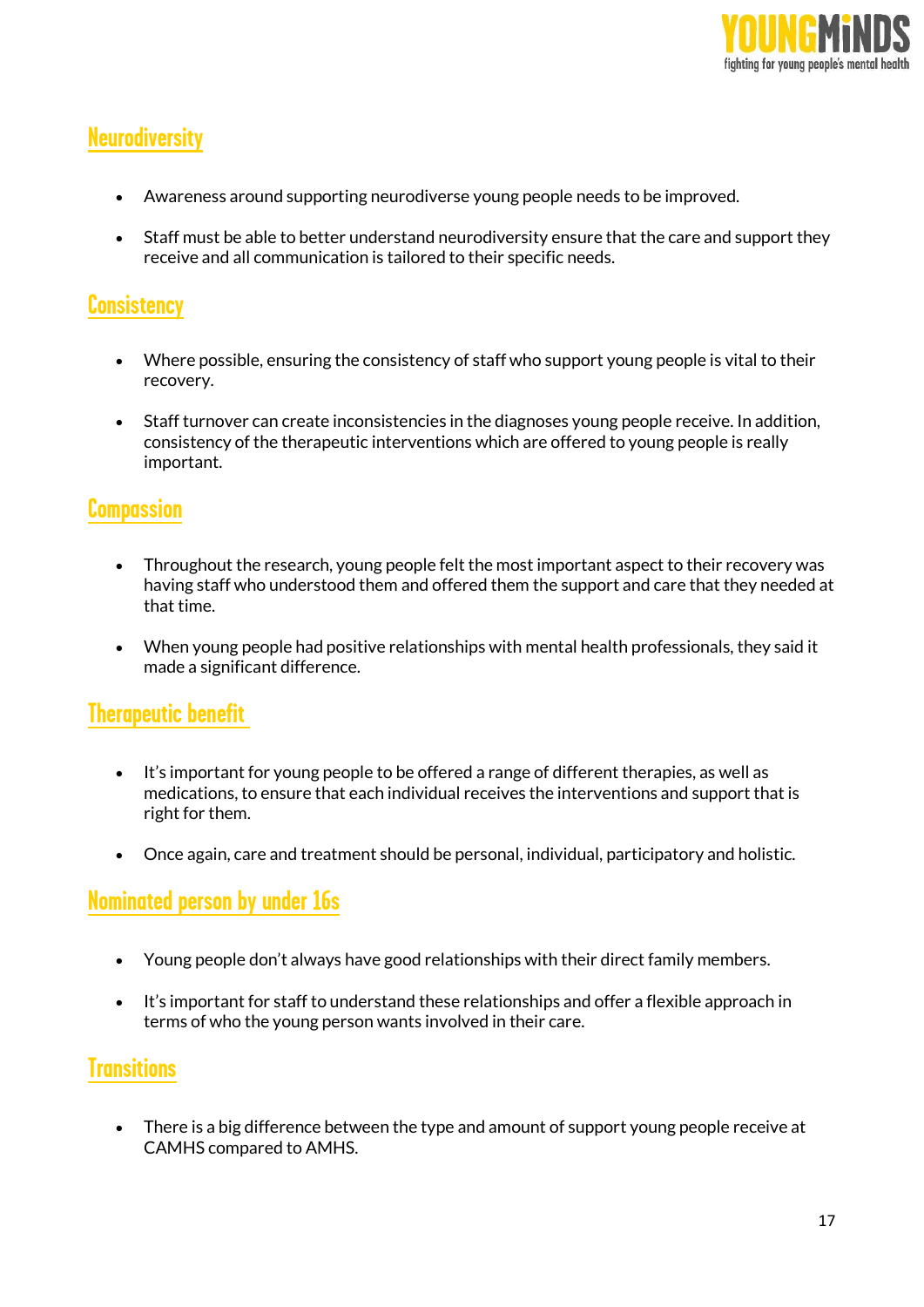

- Staff from the two services need to collaborate and ensure young people receive a smooth transition between services.
- Staff at AMHS should have conversations with young people about their futures and help them prepare and plan for a life beyond inpatient care.